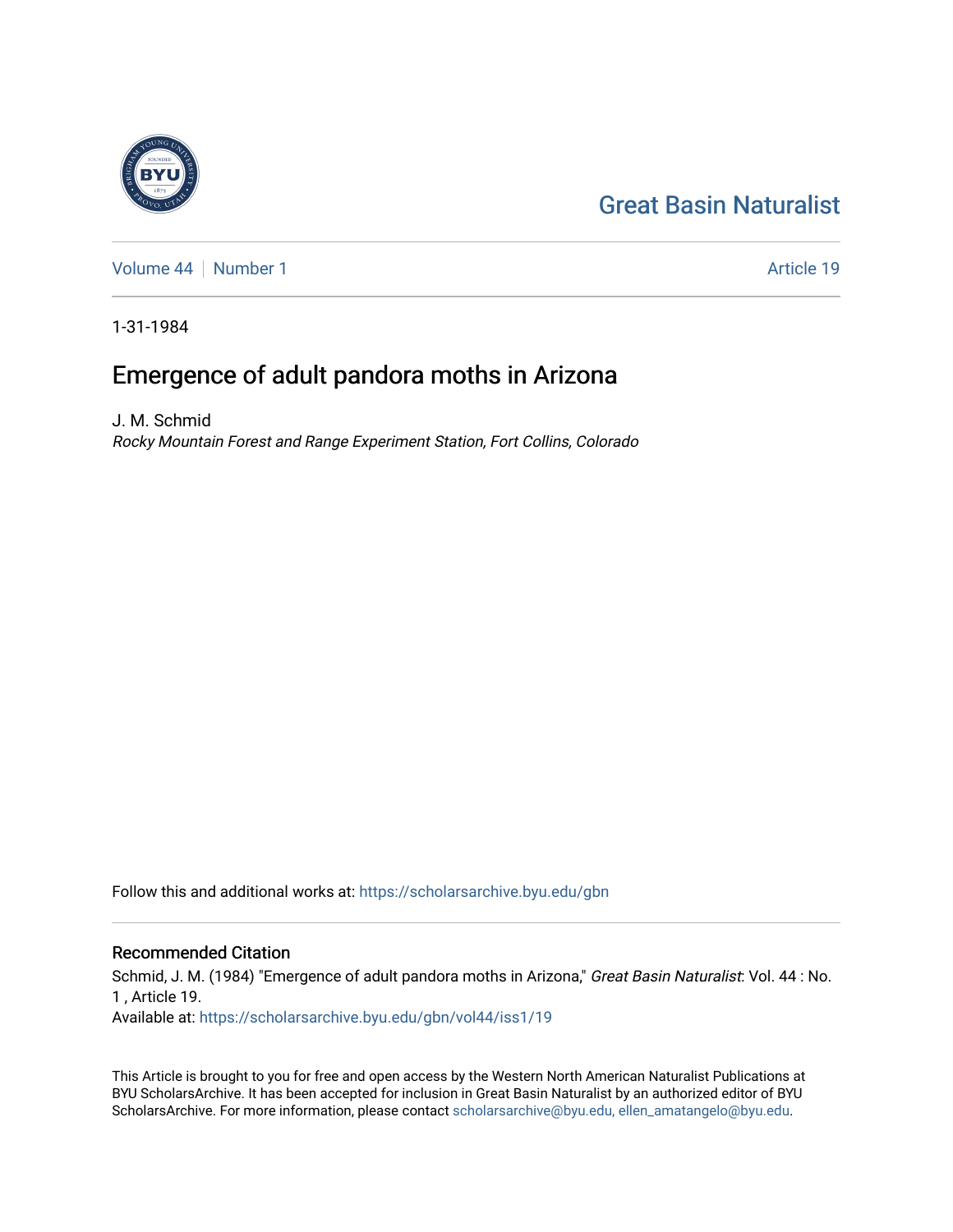## EMERGENCE OF ADULT PANDORA MOTHS IN ARIZONA

#### J. M. Schmid'

ABSTRACT.— Adult pandora moths began emerging in late July, and peak daily emergence occurred during 10-15 August. The mean density of moths emerging per 929 cm<sup>2</sup> of ground surface ranged from 0.1 to 2.4. The ratio of emerging males to females varied from 3-4:1 during the initial days of emergence to 1:1.5 during the last 10 days of August. Postemergence behavior is described and discussed in relation to egg mass deposition and species survival.

Prior to the current pandora moth, Coloradia pandora Blake (Lepidoptera: Saturniidae), infestation on the Kaibab National Forest surrounding Jacob Lake, Arizona, life history information on this insect was derived from the works of Patterson (1929), Massey (1940), and Wygant (1941) on populations in California and Colorado, respectively. Near Jacob Lake in 1980, adults emerged much later than previously recorded. Similarly, other aspects of the pandora moth's life his tory did not coincide with previous reports. This study was conducted to determine the emergence period of adults and their sub sequent behavior.

## Study Area and Methods

A general description of the infested area is presented in Schmid et al. (1982b). Four lo cations were selected within this general area and were assigned plot numbers corresponding to adjacent Forest Service roads or U.S. Highway 89A (Fig. 1). These locations were selected because of abundant pupae, substantial elevational gradients, and different aspects (Table 1).

On each plot, screen cages were placed on the surface of the ground to catch emerging adults. The cages on Forest Service Road 246, Forest Service Road 482, and U.S. Highway 89 plots were placed at three different elevations within each plot, representing (1) flat ridge top, (2) ravine bottom, and (3) midslope—approximately halfway between the ridge top and the ravine bottom (Table 1). Within each elevational position, cages were

placed <sup>5</sup> m apart either in <sup>a</sup> straight line or along the contour.

Cages on the Forest Service Road 257 plot were established to monitor the effects of prescribed burning on pupal mortality. They were on a relatively flat area with in significant elevational and aspectual in fluences. The cages were laid out in a northsouth pattern with the cages at <sup>20</sup> m intervals, on parallel N-S lines that were <sup>10</sup> m apart.

Cages were installed 21-22 July 1982 and were checked daily thereafter until 30 August 1982. Cage examination began each day at 0600 local time. After adults began emerging, the cages were checked in the morning at the usual time and again just before dark to determine if adults were emerging only during daylight or throughout the entire day. The number of males and females emerging in each cage was recorded daily to determine the sex ratio. The mean number of adults emerging per 929 cm<sup>2</sup> was computed for each elevation on each plot, and the means were compared with a one-factor analysis of variance to determine significant differences among elevational positions,  $\alpha = 0.05$ .

To determine adult longevity, 12 adults were collected as they emerged on 31 July 1982, were separated according to sex, and were placed in holding cages. The cages were checked daily thereafter until all adults were dead. On 5 August 1982, another 10 fe males were collected, were placed in cages, and were observed daily until they died.

Various amounts of time were spent each day during the first half of the emergence

<sup>&#</sup>x27;Rocky Mountain Forest and Range Experiment Station, Fort Collins, Colorado 80526.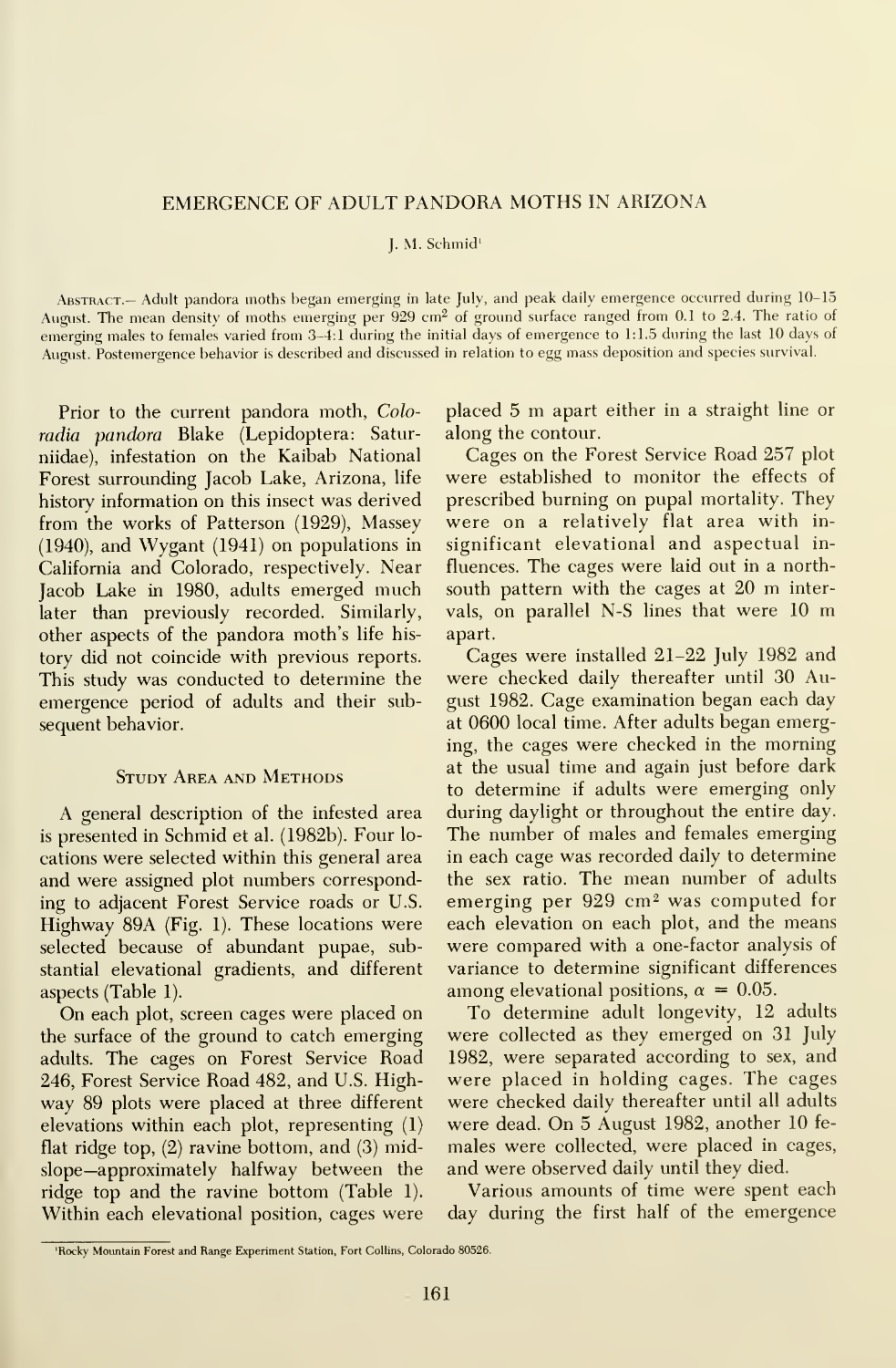

Fig. 1. Geographical location of study areas.

period observing adult behavior as they emerged from the ground. Individual adults were observed for 1-2 hours following emergence. Sex ratios of emerged adults clinging to mature tree boles were determined in the evening.

### Results and Discussion

EMERGENCE PERIOD. - Adults began emerging on the plots 28 July 1982. A few adults were observed near lights at Jacob Lake a few days earlier, but their numbers were similar to what emerged in the cages. The daily number of emerging adults continued at a low level until 4 August, when the number increased substantially (Fig. 2). Numbers generally increased thereafter, and maximum numbers of adults emerged during 10-15 August. After mid-August, numbers decreased until 30 August, when daily emergence aver aged 1-2 adults per day. Adults were observed on 22 September, after the checking of cages had long since ceased, indicating that adults continued to emerge well after most of the population emerged.

Although these data accurately reflect the general emergence pattern, it does not reflect the total number of emerging moths. If an adult emerged for every 929 cm<sup>2</sup> of ground (approximately weighted average from Table 2), then more than 100,000 adults emerged from each infested hectare. If this density is assumed for the approximately 8000 hectares moderately to severely defoliated by the pre vious larval generation, then approximately 800 million moths have flown during the emergence period. Although this figure is based on limited emergence data and an ap proximation for total infested area and, thus, may be considered speculative, the numbers observed around the lights at Jacob Lake, around the bases of trees, and flying in the woods suggest otherwise.

Adults emerged at the lower-elevation Forest Service Road 257 plot about 10 days before the first emerging adults on the U.S. Highway 89A plot. The combination of higher elevation and north aspect probably caused slower development on the U.S. Highway 89A plot.

Moths emerged after late summer rains began on the North Kaibab. Rains soften the dry, cementlike soil surface and allow the adult to emerge with less difficulty and con sequent increased population survival.

DENSITY OF EMERGING ADULTS.— The number of adults emerging per 929 cm<sup>2</sup> ranged from  $0$  to  $13$  (Table 2). Mean densities on ridge tops and midslopes were generally higher than in ravines, but a significant dif ference between ridge top and ravine was

TABLE 1. Characteristics of the four emergence plots.

| Plot                    |        | Aspect Elevational range | Number of cages/<br>plot | Number of cages/<br>elevational position | Cage size              |
|-------------------------|--------|--------------------------|--------------------------|------------------------------------------|------------------------|
| Forest Service Road 246 | East   | $2348 - 2378$ m          | 51                       | 17                                       | $1858$ cm <sup>2</sup> |
| U.S. Highway 89A        | North. | 2363-2386 m              | 51                       | 17                                       | $1858 \text{ cm}^2$    |
| Forest Service Road 482 | West   | 2317-2348 m              | 48                       | 16                                       | $1858$ cm <sup>2</sup> |
| Forest Service Road 257 | None   | $2325 \; \mathrm{m}$     | 100.                     | 100                                      | $929 \text{ cm}^2$     |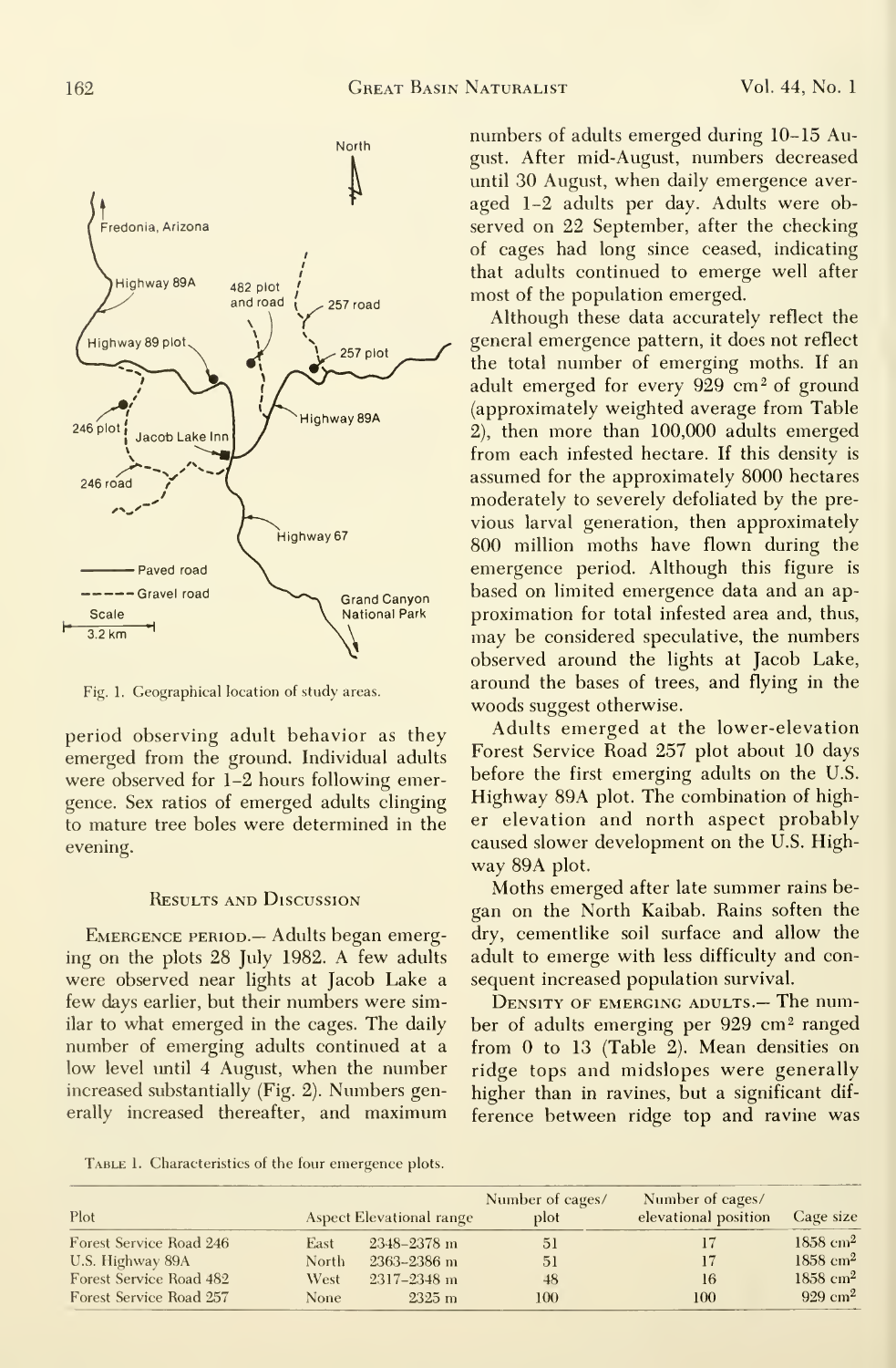

Fig. 2. Daily emergence of pandora moths, 1982.

found only on the 482 plot (Table 2). The low densities in ravine bottoms were ex pected, because previous observations in dicated defoliation was less on trees there. The reason for this elevational variability is not known, but because females are generally active only at night, and the ravine bottoms are noticeably cooler, females may be most active in the warmer thermoclines on the ridge tops and less active in the ravine bot toms. This explanation may also account for the broader pattern of infestation, wherein successive ridges had greater densities of lar vae and greater defoliation than did broad, lower elevation areas between them.

SEX RATIO. - Both sexes emerged during the first 10 days of the emergence period, but males outnumbered females by a 3-4:1 margin. As the emergence period progressed, the sex ratio shifted so it was essentially 1:1 during peak emergence and then 1:1.5 during the last 10 days that emergence was monitored.

BEHAVIOR. - Adults crawled upward through the soil and litter from their pupal site, so the first evidence of their emergence was movement of the litter. After emerging, they crawled over the litter surface until they encountered any upward oriented object, in cluding tree boles, dead limbs, grass stems, Solidago sp., Lupinus sp., cones, and stumps. All were climbed when encountered, but most of the herbaceous plants failed to sup port the adult. When the stems broke or

| Site          | <b>Forest Service Road</b><br>$246$ plot | U.S. Highway 89A<br>plot | <b>Forest Service Road</b><br>$482$ plot | <b>Forest Service Road</b><br>$257$ plot |  |  |  |
|---------------|------------------------------------------|--------------------------|------------------------------------------|------------------------------------------|--|--|--|
|               | $\bar{x} \pm$ S.D.                       |                          |                                          |                                          |  |  |  |
| Ridge top     | $.4 \pm .8$ a <sup>1</sup>               | $.8 \pm 1.2 a$           | $2.4 \pm 3.2a$                           | $1.7 \pm 2.4$                            |  |  |  |
| Midslope      | $.6 \pm 1.1 a$                           | $.8 \pm 1.1 a$           | $0.4 \pm 0.8$ a b                        | NA                                       |  |  |  |
| Ravine bottom | $.1 \pm .2a$                             | $.2 \pm 0.4 a$           | $0.2 \pm 0.4b$                           | <b>NA</b>                                |  |  |  |
|               |                                          | Range                    |                                          |                                          |  |  |  |
| Ridge top     | $0 - 3.0$                                | $0 - 4.0$                | $0 - 12.5$                               | $0 - 13$                                 |  |  |  |
| Midslope      | $0 - 3.5$                                | $0 - 4.5$                | $0 - 2.5$                                | NA                                       |  |  |  |
| Ravine bottom | $0 - 0.5$                                | $0 - 1.5$                | $0 - 1.5$                                | NA                                       |  |  |  |

TABLE 2. Number of emerging pandora moth adults per 929 cm<sup>2</sup>.

 $NA = Not applicable$ 

Within a particular location, means followed by the same letter are not significantly different,  $\alpha = .05$ .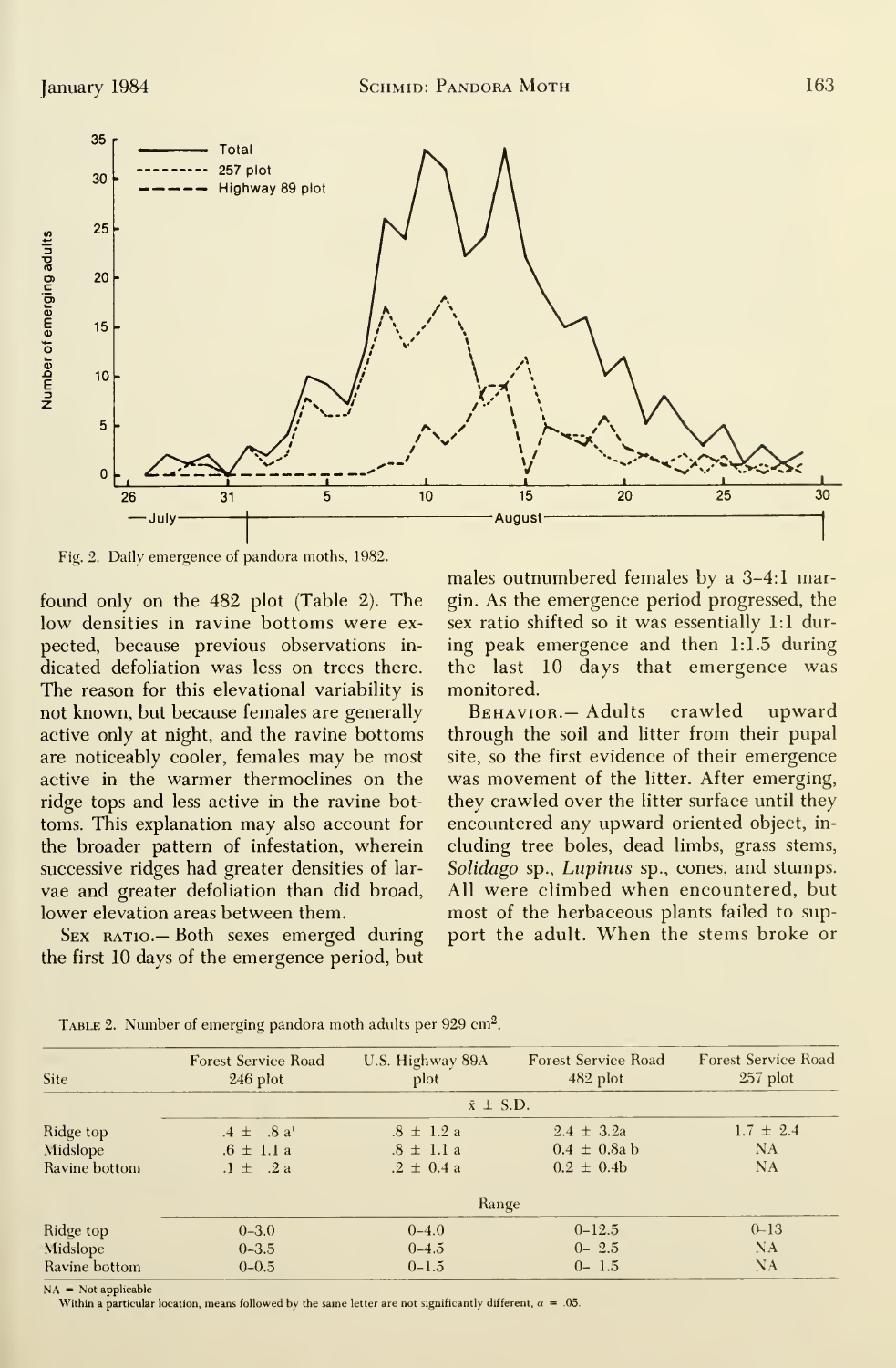bent, sending the adult to the ground, the adult resumed crawling and either repeated this process with other herbaceous stems or finally encountered a wooden object. Ninetynine percent of the time adults settled on the boles of all sizes of ponderosa pine.

Adults sought upward-oriented objects to find a place to hang and expand their wings. The wings are not fully formed when they emerge, and the wings begin to expand once the adults settle on an upward-oriented object.

Most adults settled on the tree boles from within <sup>a</sup> few centimeters to <sup>2</sup> m above ground, with maximum ascension being in fluenced by tree size and perhaps the dis tance the adult crawled over the ground sur face before reaching the tree. On seedlings and saplings, adults climbed to various heights, and frequently climbed as high as they could go. On larger trees, adults settled various distances aboveground ranging from <sup>a</sup> few centimeters to over <sup>6</sup> m in <sup>a</sup> few cases. Some adults that crawled for 10-20 m before encountering <sup>a</sup> tree settled within <sup>1</sup> m of the ground, and others that crawled lesser hori zontal distances settled higher on the bole.

Adults appeared to discern large trees when they were within <sup>2</sup> m of them, but seemed to encounter seedlings and saplings by chance. Adults frequently crawled past seedlings and saplings that could have pro vided suitable resting places and continued crawling until encountering another object. Large trees were not bypassed when the adult was within <sup>2</sup> m of them, but adults fre quently did not crawl to large trees that were closest to their emergence hole when the dis tance to the closest tree was more than 2 m.

Adults usually settled in a shaded spot on the tree where they could hang without the abdomen touching any surface. They settled into this position with a lateral rocking motion, during which the antennae were folded close to their ventrolateral surface just above the legs. The wings were expanded within 15 minutes. At first, the leading edge of the unexpanded wings were oriented laterally from the body. As they expanded, the leading edges came together over the dorsal surface of the abdomen and projected outward from the body. The wings remained in this position

for another 30 to 45 minutes. Then the lead ing edges were brought to the lateral sides of the abdomen and the trailing edges formed a triangular tent over the abdomen.

Adults usually remained in the same posi tions on the boles for the remaining daylight hours unless disturbed or unless their location became exposed to direct sunlight. In such cases, the disturbed adults frequently moved higher on the tree. On sunny days, adults emerging in the morning were usually found on the north and west sides of the trees. Adults emerging in the afternoon were found on the north and east sides of the trees. On cloudy days, more adults were seen on south ern exposures.

During the first days of the emergence period, little flight and mating activity was observed. Few females mated during the wing expansion period, and no egg masses were observed on tree boles. As the emergence period progressed, more mature adults were present, and hundreds of males were observed flying during the daylight hours. Males frequently hovered 8-15 cm away from the boles and flew vertically or laterally around the circumference at this distance, apparently in search of females. Newly emerged females frequently mated as soon as they began crawling up the tree or while at rest during wing expansion. As a result, egg masses became abundant in the first 1-2 meters of the bole. This probably accounts for the greater density of egg masses in the first 30 cm of the bole as observed by Schmid et al. (1982a). Furthermore, the highly dis proportionate sex ratio favoring males in the initial days of emergence decreases the possibility that females go unmated. This apparently increases the chances of survival of the species.

Females generally were not observed fly ing during daylight hours. This observation, the tendency to avoid direct sunlight and the tremendous nighttime activity around lights at Jacob Lake, indicates most adults, particularly females, are active at night. Males nearing death were the adults most active during daylight hours.

LONGEVITY.- All but one caged adult died within one week after emergence. The cages kept them relatively inactive so their life spans may have been artificially shortened.